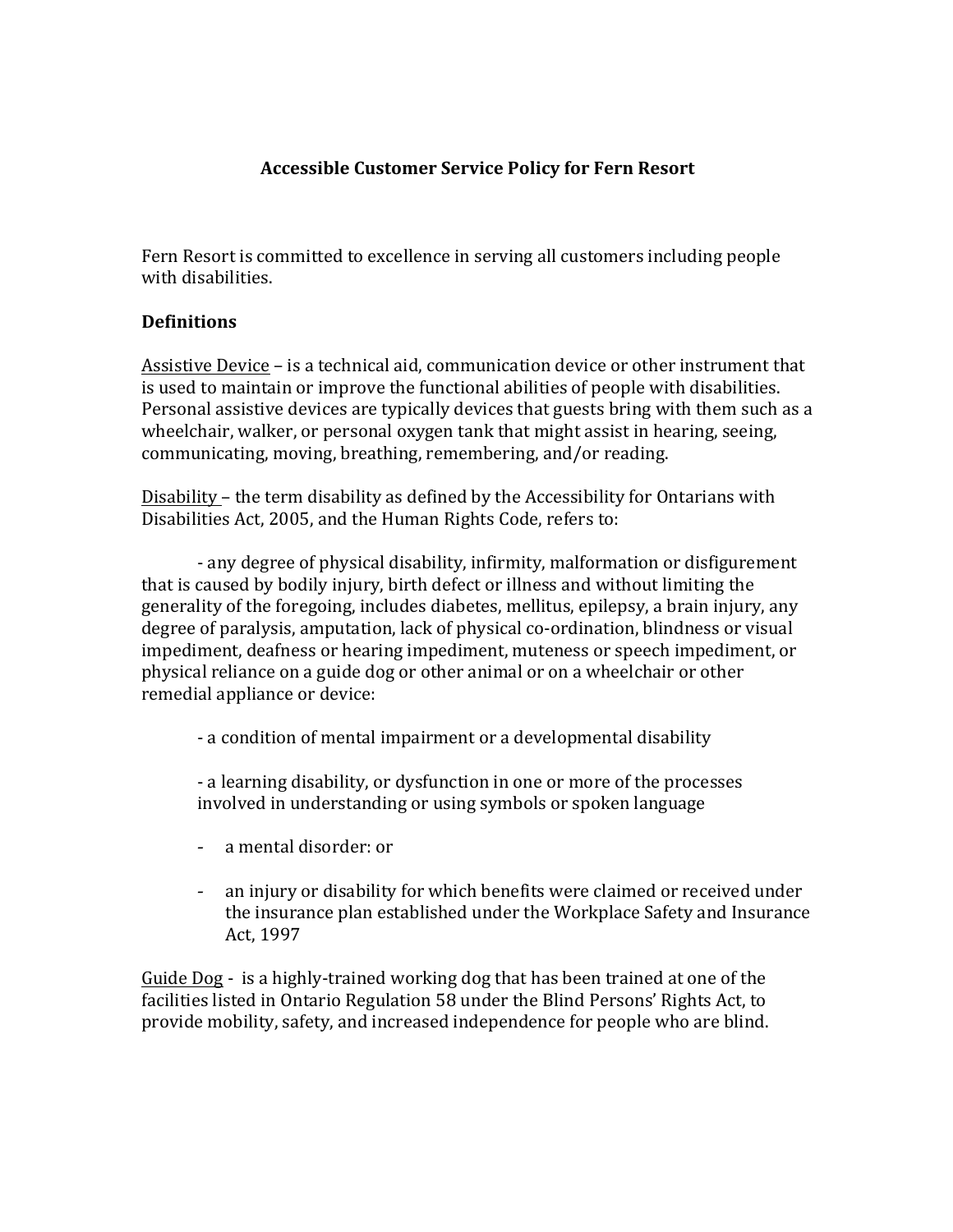Service Animal – as reflected in Ontario Regulation  $429/07$ , an animal is a service animal for a person with a disability if:

- it is readily apparent that the animal is used by the person for reasons relating to his or her disability: or
- the person provides a letter from a physician or nurse confirming that the person requires the animal for reasons relating to the disability.

Service Dog – as reflected in Health Protection and Promotion Act, Ontario Regulation  $562$  a dog other than a guide dog for the blind is a service dog if:

- it is readily apparent to an average person that the dog functions as a service dog for a person with a medical disability: or
- the person who requires the dog can provide on request a letter from a physician or nurse confirming that the person requires a service dog.

Support Person – as reflected in Ontario Regulation 429/07, a support person means in relation to a person with a disability, another person who accompanies him or her in order to help with communication, mobility, personal care, medical needs or access to goods and services.

This Policy Addresses the following:

- the Provision of Goods and Services to Persons with Disabilities
- the use of Assistive Devices
- the use of Guide Dogs, Service Animals, and Service Dogs
- the use of Support Persons
- Notice of Service Disruptions
- Customer Feedback
- Training
- Notice of Availability and Format of Required Documents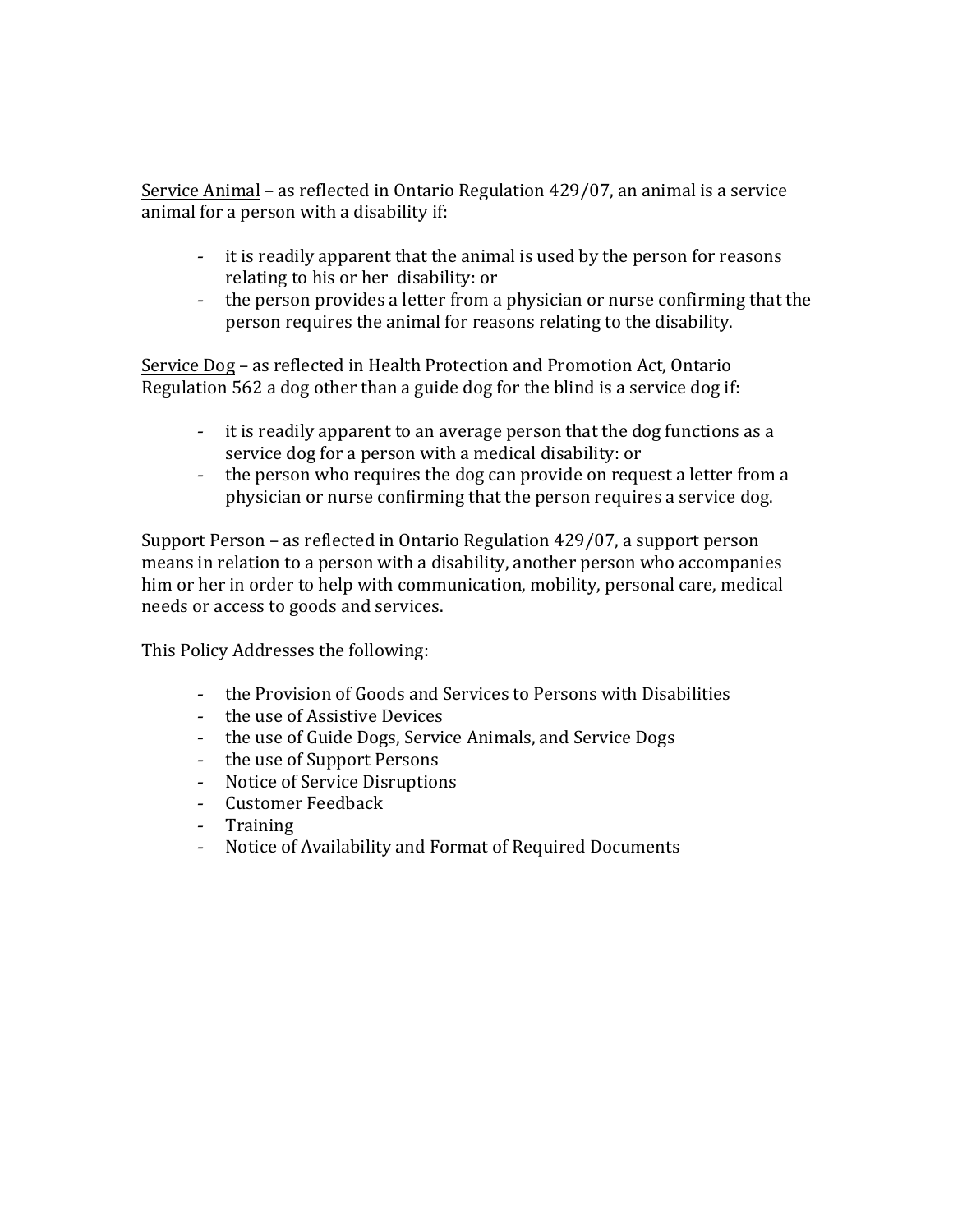# **The Provision of Goods and Services to Persons with Disabilities**

Fern Resort will make every reasonable effort to ensure that its policies, practices, and procedures are consistent with the principles of dignity, independence, integration, and equal opportunity by:

- ensuring that all guests receive the same value and quality
- allowing guests with disabilities to do things in their own ways, at their own pace when accessing goods and services as long as this does not present a safety risk to them or anyone else
- using alternative methods when possible to ensure that guests with disabilities have access to the same services, in the same place, and in a similar manner
- taking into account individual needs when providing good and services
- communicating in a manner that takes into account the guest's disability.

## **Assistive Devices**

#### Guest's own assistive device $(s)$ :

Persons with disabilities may use their own assistive devices as required when accessing goods or services provided by Fern Resort.

In cases where the assistive device presents a safety concern or where accessibility might be an issue, other measures will be used to ensure the access of goods and services.

For example: a guest with oxygen is to be seated near the fireplace in the dining room. In this case the person must be moved to a location that is far enough away from the fireplace to not pose a risk to themselves or any other guests. Or, since elevators are not present at the resort we need to make every reasonable effort to provide guests with assistive devices, a room that is easily accessible.

### Assistive devices provided by Fern Resort:

The following assistive devices are available, on a first come first serve basis and upon request, to assist guests in accessing our goods and services:

- wheelchairs
- bath chair
- hath hench
- handle that attaches to the side of a tub
- raised toilet seat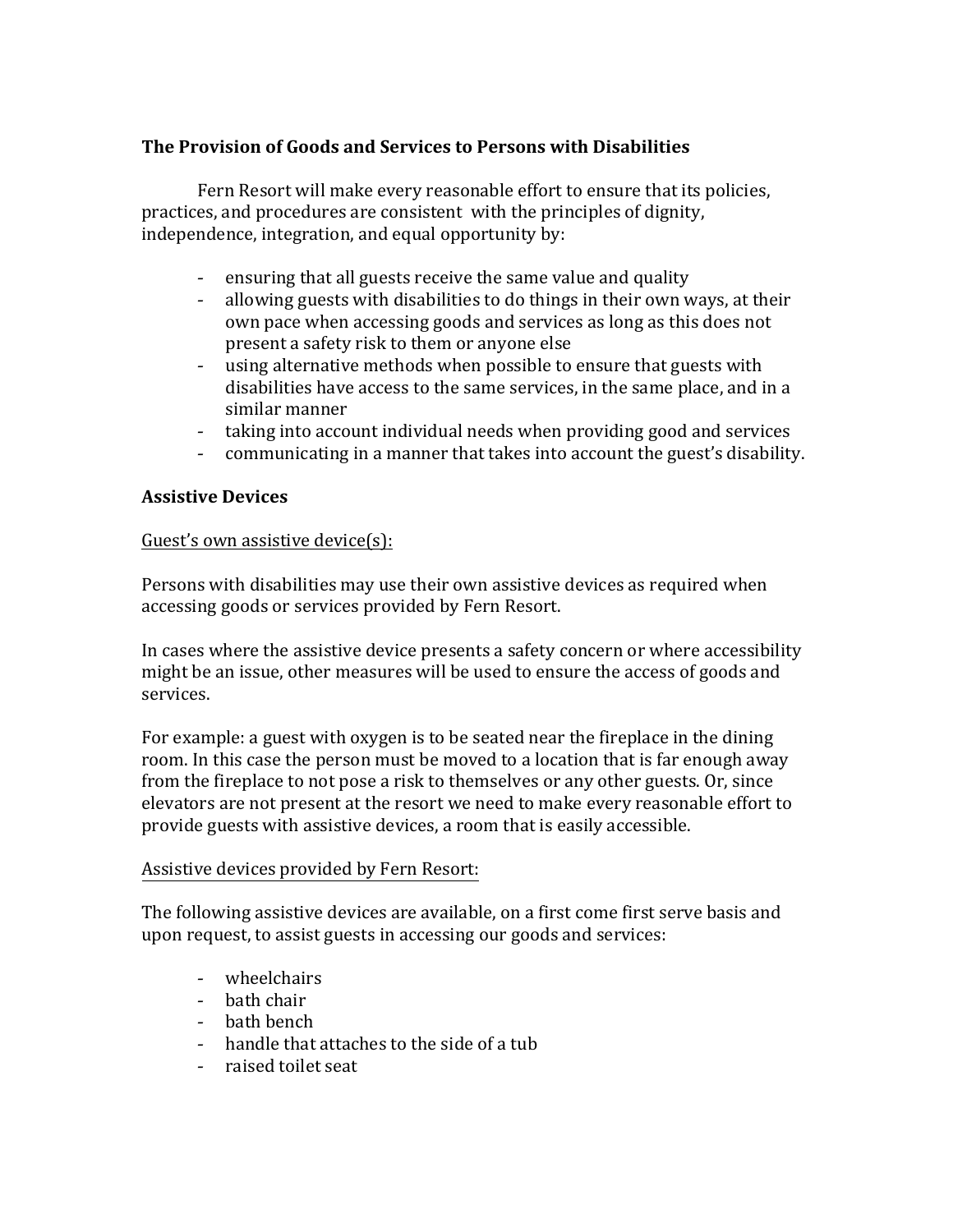### Guide Dogs, Service Animals, and Service Dogs

A guest with a disability that is accompanied by a guide dog will be allowed access to premises that are open to the public unless otherwise excluded by law. A guest with a disability that is accompanied by a service animal or service dog will be allowed access to the premises that are open to the public if they are able to produce a note from a Doctor or a Nurse stating the need for the animal. In these cases the "no pet" policy will not apply.

### Food Service Areas

A guest with a disability that is accompanied by a guide dog or service dog will be allowed access to food service areas that are open to the public unless otherwise excluded by law. Other types of service animals are not permitted into food service areas due to the Health Protection and Promotion Act, Ontario Regulation 562.

### **Exclusion Guidelines**

If a guide dog, service animal or service dog is excluded by law (see applicable laws below) Fern Resort will offer alternative methods to enable the person with a disability to access goods and services, when possible (for example, securing the animal in a safe location and offering the guidance of an employee).

### Applicable Laws

The Health Protection and Promotion Act, Ontario Regulation 562 Section 60, normally does not allow animals in places where food is manufactured, prepared, processed, handled, served, displayed, stored, sold or offered for sale. It does allow guide dogs and service dogs into places where food is served, sold or offered for sale. However, other types of service animals are not included in the exception.

Dog Owners' Liability Act, Ontario: If there is a conflict between a provision of this Act or of a regulation under this or any other Act relating to banned breeds (such as pitbulls) and a provision of a by-law passed by a municipality relating to these breeds, the provision that is more restrictive in relation to controls or bans on these breeds prevails.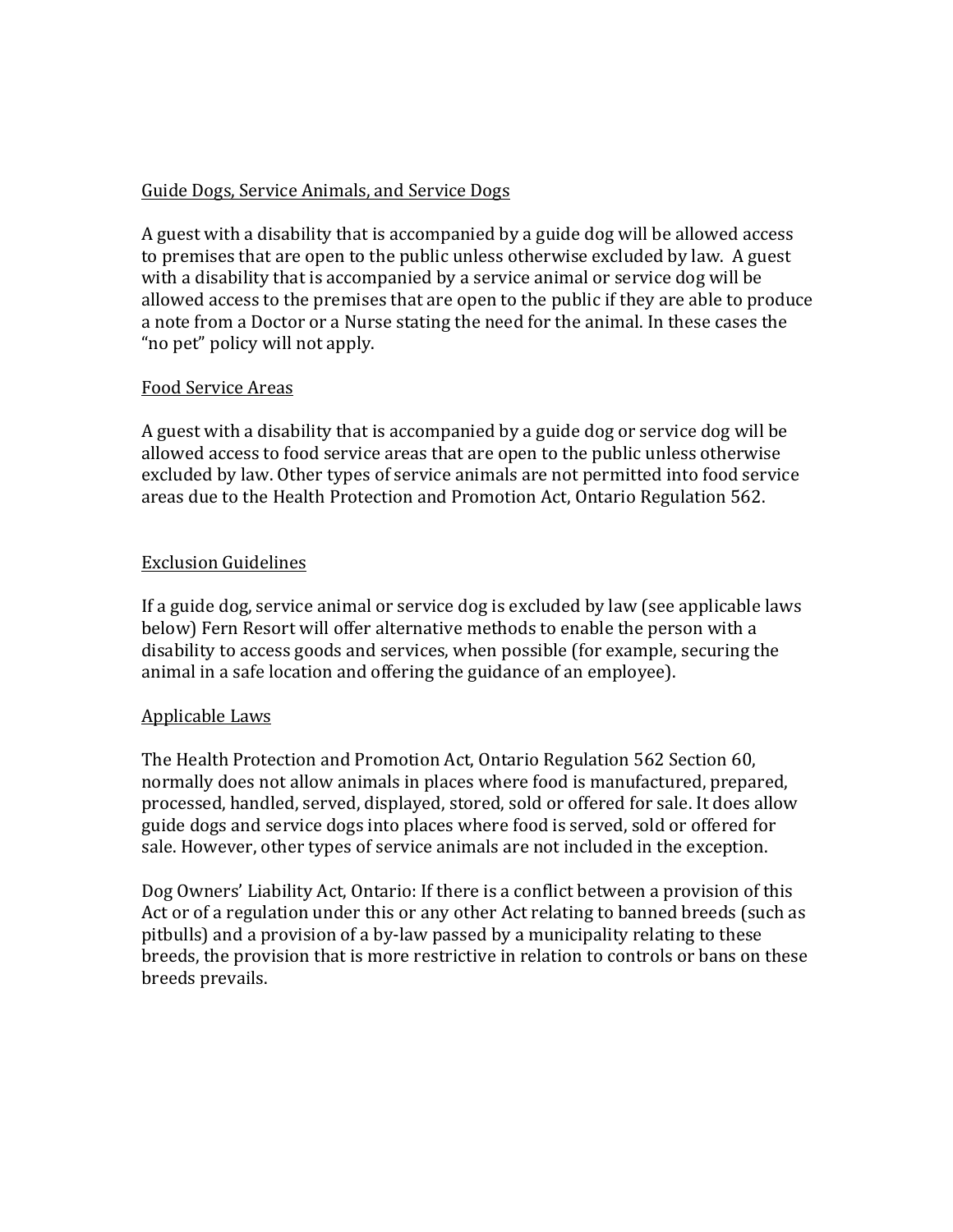# Recognizing a Guide Dog, Service Dog and/or Service Animal

If it is not readily apparent that the animal is being used by the guest for reasons to his or her disability, Fern Resort may request verification from the guest.

Verification may include:

- a letter from a physician or nurse confirming that the person requires the animal for reasons related to a disability
- a valid identification card signed by the Attorney General of Ontario
- A certificate of training from a recognized guide dog or service animal training school.

### Care and Control of the Animal

The guest that is accompanied by a guide dog, service  $\log$  and/or service animal is responsible for maintaining care and control of the animal at all times.

### Allergies

If a health and safety concern presents itself, for example in the form of a severe allergy to the animal, Fern Resort will make all reasonable efforts to meet the needs of all individuals.

### **Support Persons**

If a guest with a disability is accompanied by a support person, Fern Resort will ensure both persons are allowed to enter the premises together and that the guest is not prevented from having access to the support person.

In situations where confidential information might be discussed, consent will be obtained from the guest, prior to any conversation where confidential information might be discussed.

All support persons will be required to pay the same rates as the disable guest. If they are staying overnight it will be whatever the going rate is at the time for the package they are here for. If they are here on a day pass or for a meal they will pay the same rate that the disabled person is paying. Guests will be informed of this upon booking their room, dinner reservation, or day pass.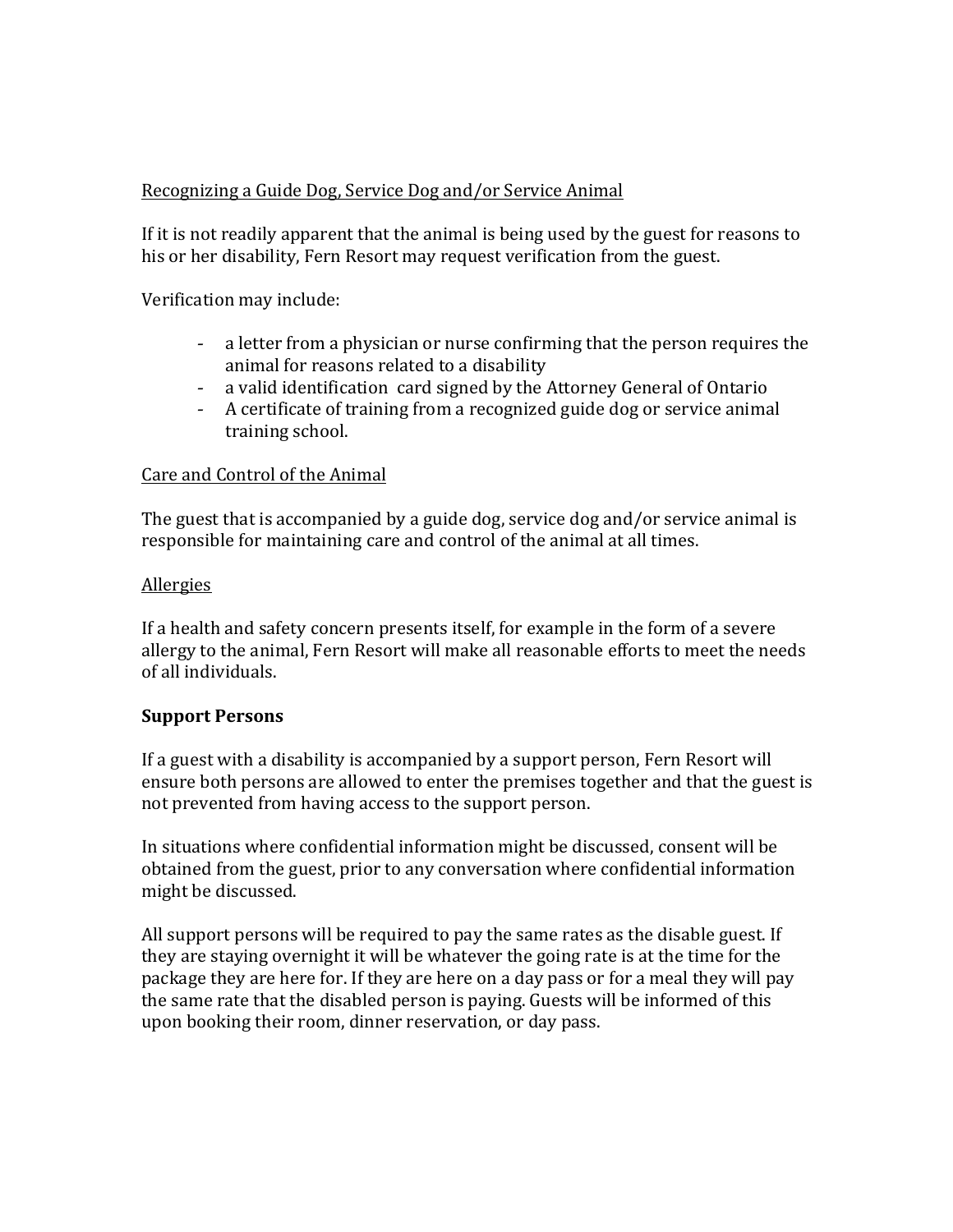## **Notice of Disruptions in Service**

Service disruptions may occur due to reasons that may or may not be within the control or knowledge of Fern Resort. In the event of any temporary disruptions to facilities or services that guests with disabilities rely on to access or use Fern Resorts goods or services, reasonable efforts will be made to provide advanced notice. In some circumstances such as in the situation of unplanned temporary disruptions, advance notice may not be possible.

#### Notifications will Include:

In the event notification needs to be posted the following information will be included unless it is not readily available or known:

- goods or services that are disrupted or unavailable
- reason for the disruption
- anticipated duration
- a description of alternative services or options

### Notification Options:

When disruptions occur Fern Resort will provide notice by:

- posting notices in conspicuous places including at the point of disruption, at the main entrance and the nearest accessible entrance to the service disruption
- if we know about the disability in advance we will contact guests with reservations
- verbally notify guests when they are making a reservation
- notify them by any other method that may be reasonable under the circumstances.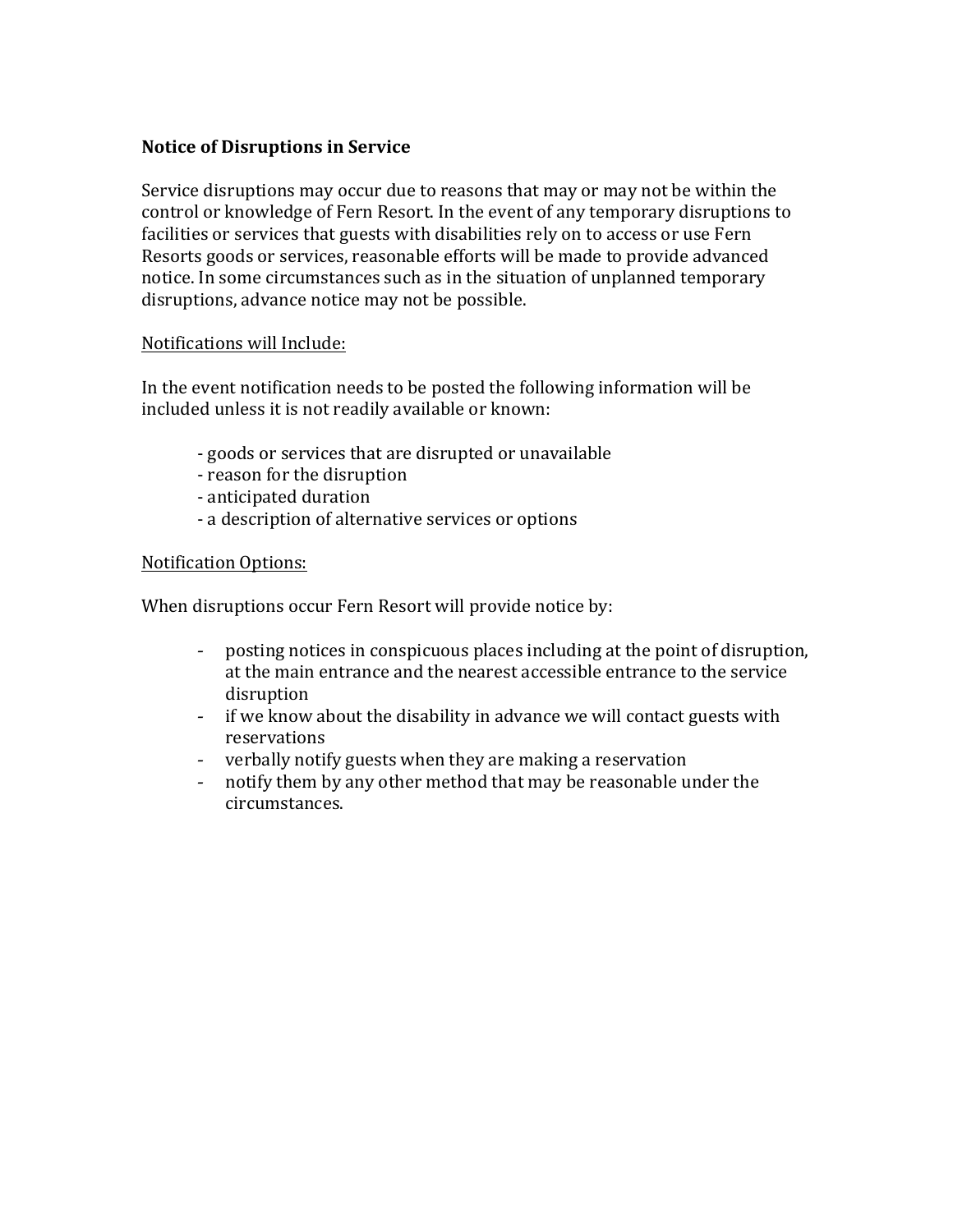### **Feedback Process**

Fern Resort shall provide guests with the opportunity to provide feedback on the service provided to guests with disabilities. Guests can fill out our comment cards, speak to us verbally at the front desk or by phone, email us or they can write us a letter.

#### Submitting Feedback

Scott Collens General Manager 705 – 325 -2256 or 1 800 567 - 3376 4432 Fern Resort Rd. RR 5, Orillia, ON L3V 6H5 scottac@fernresort.com www.fernresort.com

### **Training**

Training will be provided to all employees who deal with the public and those who are involved in the development and approval of customer service policies, practices, and procedures.

#### **Training Provisions**

As reflected in Ontario Regulation 429/07, regardless of the format, training will cover the following:

- instructions on how to interact and communicate with people with various types of disabilities
- instructions on how to interact with people with disabilities who:
	- $\circ$  use assistive devices
	- $\circ$  require the assistance of a guide dog, service dog, or other service animal
	- $\circ$  require the use of a support person (including the handling and admission fees)
- instructions on how to use equipment or devices that are available at our premises or that we provide that may help people with disabilities
- instructions on what to do if a person with a disability is having difficulty accessing our services
- Fern Resorts policies, procedures, and practices pertaining to providing accessible customer services to guests with disabilities.